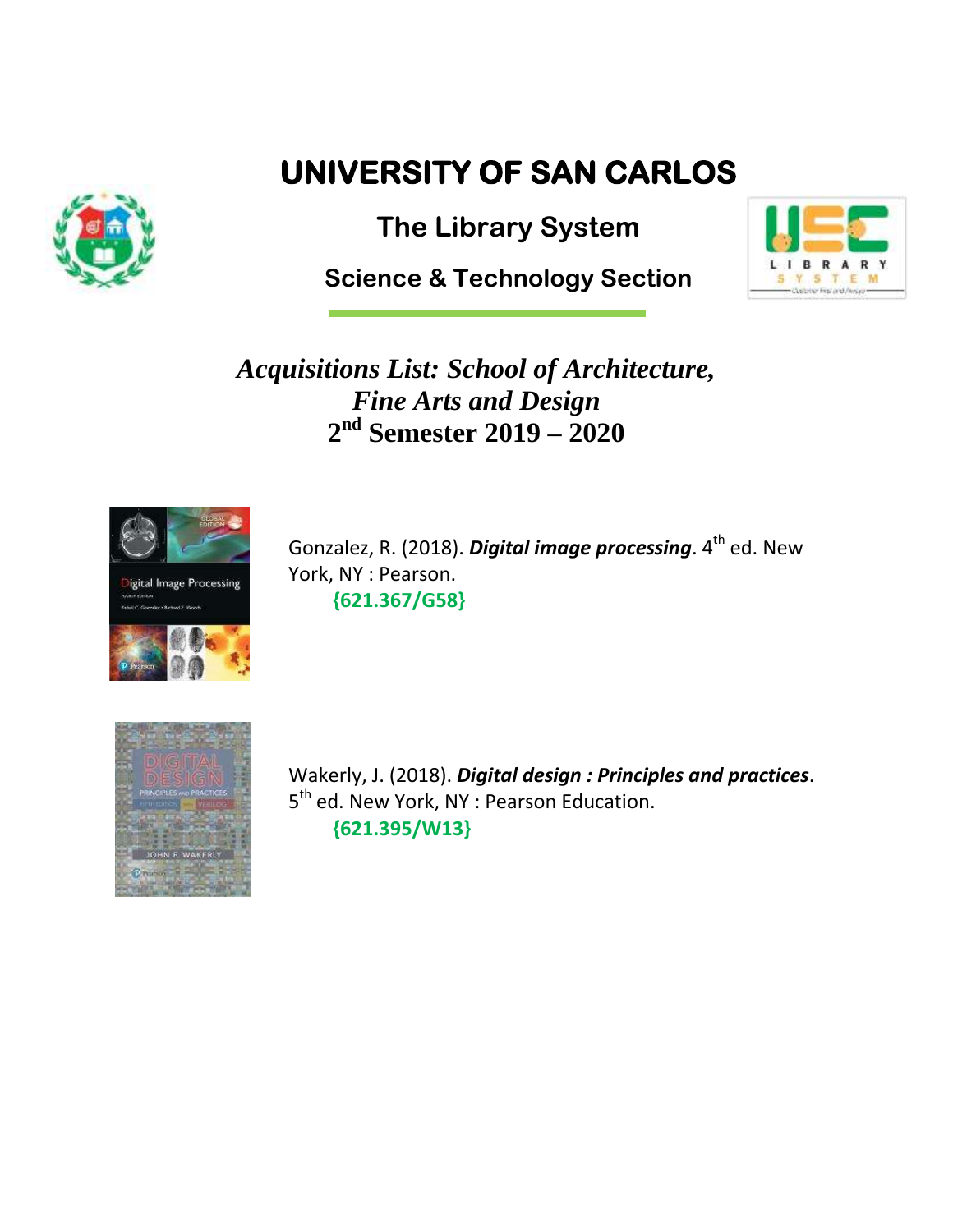

*Destination facilitation : A travel guide to training around the world.* (2018). Alexandria, VA : ATD Press.  **{658.31224/D47}**



Lundgren, R. (2018). *Risk communication : A handbook for*  communicating environmental, safety, and health risks.  $6^{\sf th}$ ed. Hoboken, New Jersey : John Wiley and Sons, Inc.  **{658.408/L97}**



*Managing packaging design for sustainable development : A compass for strategic directions*. (2017). Chichester, UK : John Wiley & Sons.

 **{658.564/M31}**



Belch, G. (2018). *Advertising and promotion : An integrated marketing communications perspective*.  $11<sup>th</sup>$  ed. New York, NY : McGraw-Hill Education.  **{659.1/B41 2018}**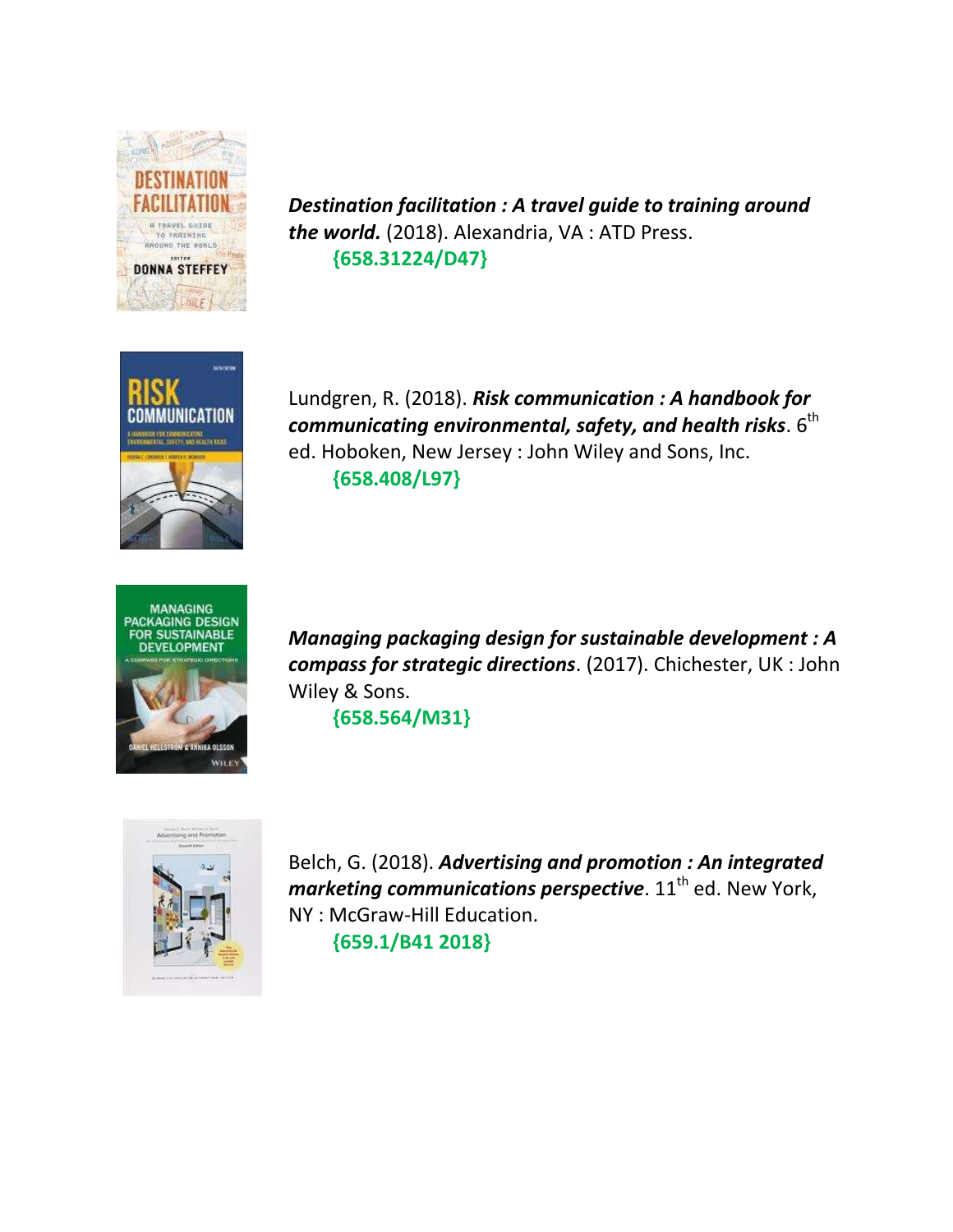

Hackley, C. (2018). Advertising & promotion. 4<sup>th</sup> ed. Los Angeles : SAGE. **{659.1/H11}**



O'Guinn, T. (2019). *Advertising and integrated brand*  **promotion**. 8<sup>th</sup> ed. Australia : Cengage Learning Inc. **{659.1/Og9}**



Pegler, M. (2018). *Visual merchandising and display*. 7<sup>th</sup> ed. New York City : Bloomsbury/ Fairchild Books, An imprint of Bloomsbury Publishing Inc. **{659.157/P34}**



Poulin, R. (2018). *Design school : A practical guide for students and designers / Layout.* Beverly, MA : Rockport Publishers, an imprint of The Quarto Group. **{686.2252/P86}**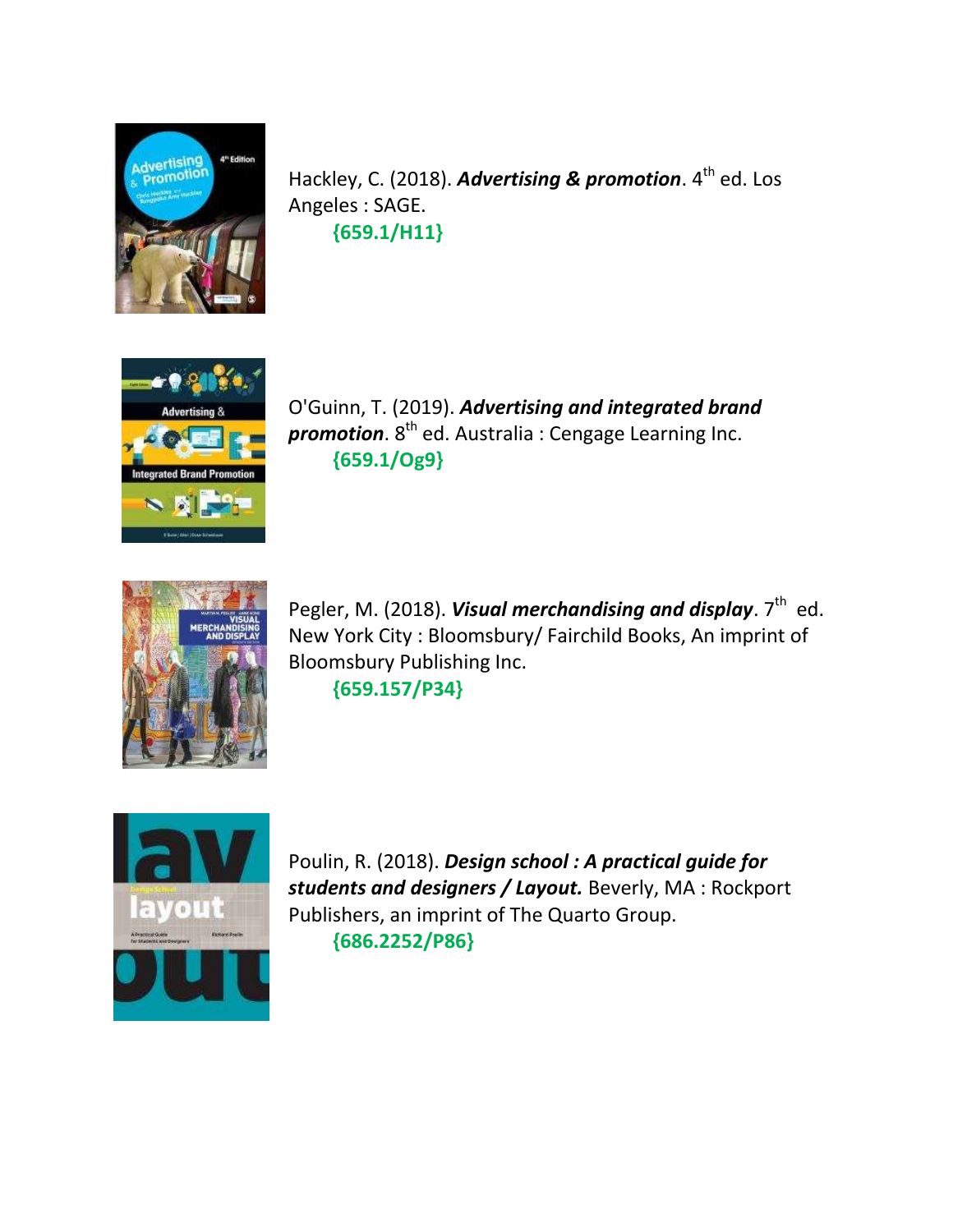

Binggeli, C. (2016). *Building systems for interior designers*. 3<sup>rd</sup> ed. Hoboken, New Jersey : John Wiley and Sons. **{696/B51}**